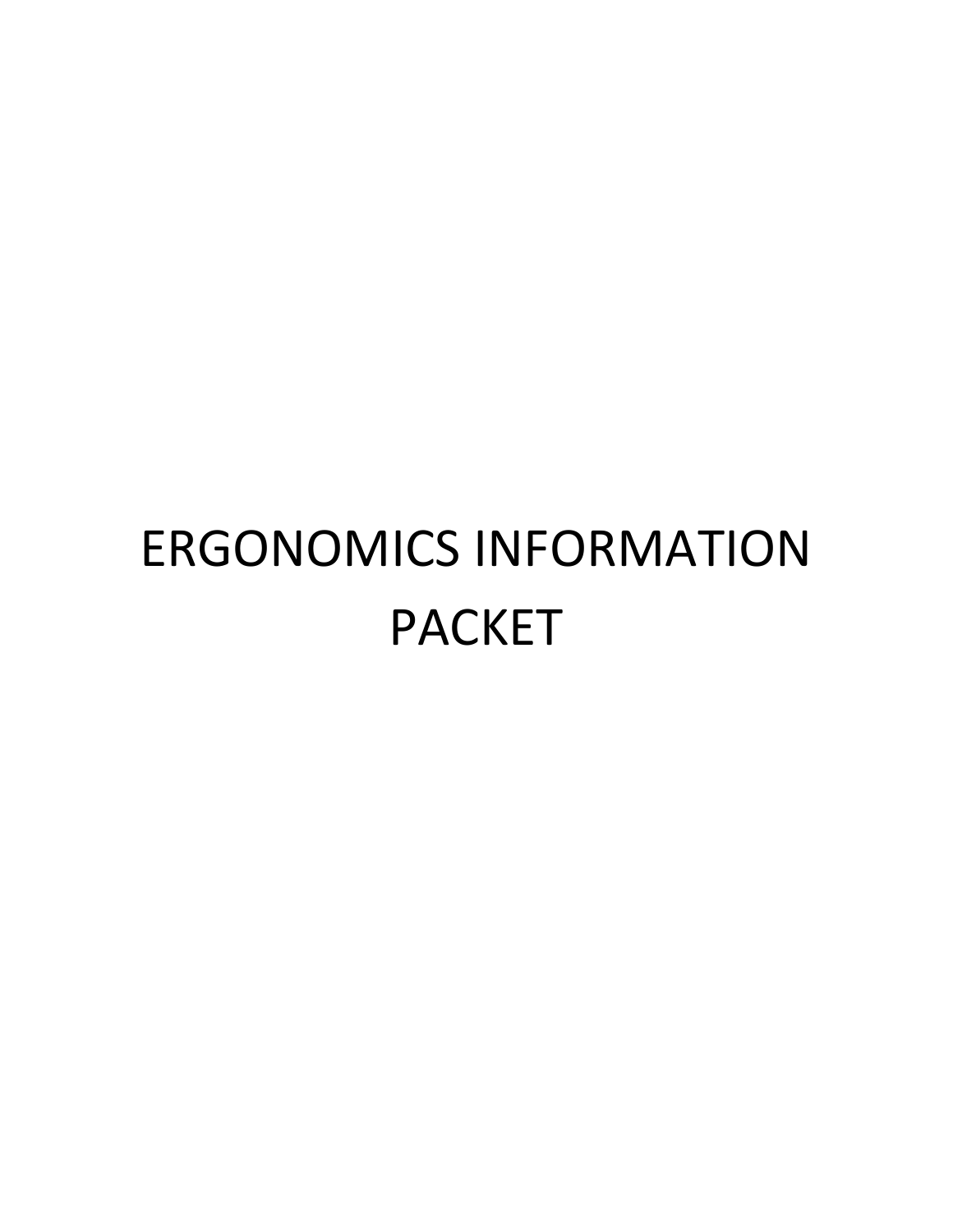### Proper Posture



There is no single "correct" posture when working at your desk.

With this in mind we will look at a workstation review for the 90 degree posture.

- 1. Monitor screen top
	- a. Slightly below eye level
- 2. Body
	- a. Centered in front of the monitor and keyboard (no twisting the trunk!)
- 3. Forearms
	- a. Level (horizontal) or tilted up slightly and resting on armrest
- 4. Lower Back
	- a. Supported by chair with lumbar/low back support
- 5. Wrists
	- a. Should not rest while typing
- 6. Legs
	- a. Horizontal
- 7. Feet
	- a. Resting flat on the floor or footrest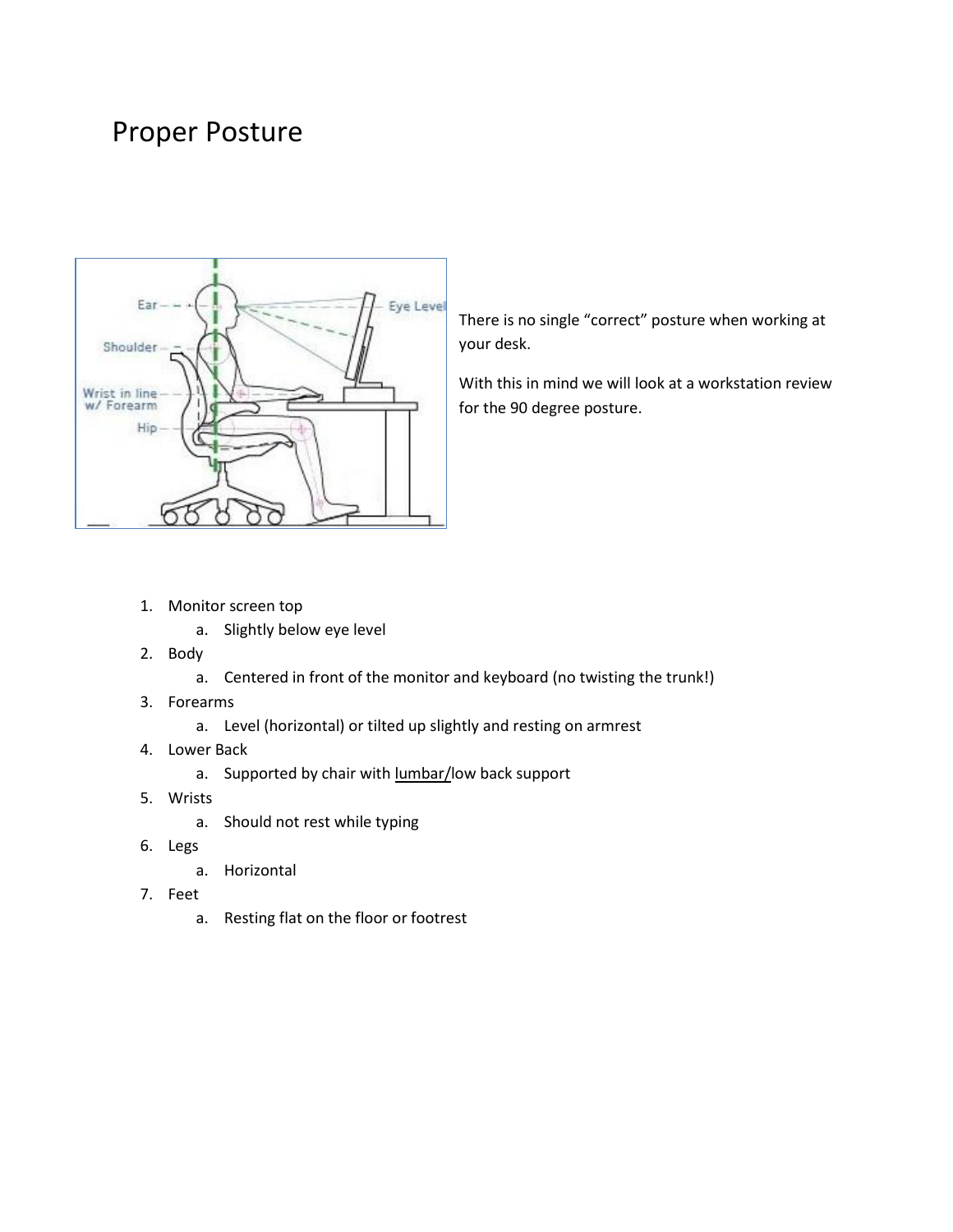

**Figure 1 - Wrist positioning when using a mouse**



**Figure 2 - Wrist positioning when using a keyboard**

TIP! Use a wrist rest to minimize stress on your wrist – when typing hold your hands and wrists above wrist rest. During breaks rest palms on rest.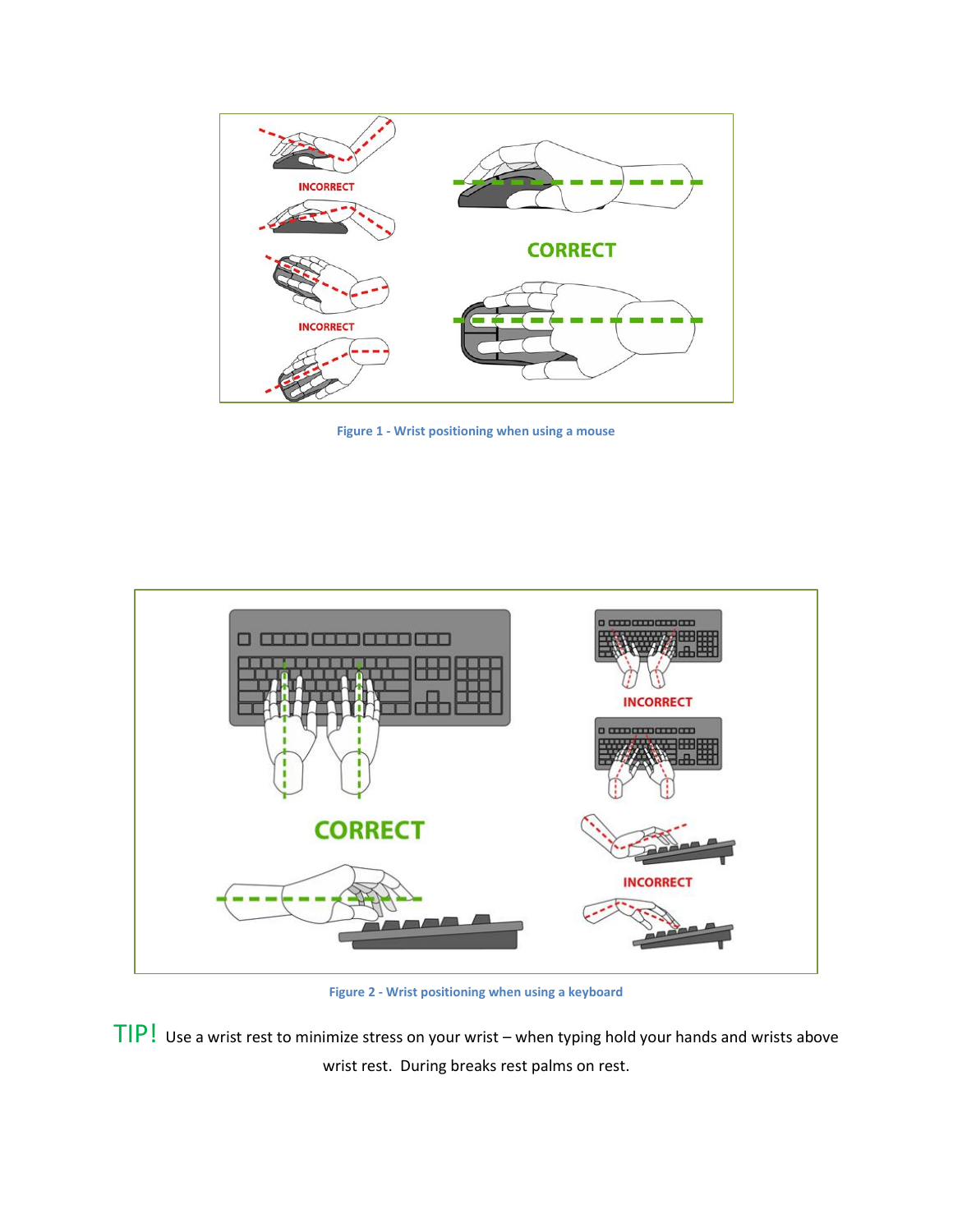## Adjusting the Chair



Stand in front of the chair. Adjust the height so the highest point of the seat, (when in the horizontal position), is just below the knee cap.



Sit on the chair and keep your feet flat on the floor.

Check that the clearance between the front edge of the seat and the lower part of the legs (your calves) fits a clenched fist (about 5 cm or 2 inches).



Adjust the back rest forwards and backwards as well as up and down so that it fits the hollow in your lower back.

Lumbar options – use a cushion at your low back or look for lumbar cushions (not the same thing as back support make sure it says lumbar)



Sit upright with your arms hanging loosely by your sides. Bend your elbows at about a right angle (90 degrees) and adjust the armrest(s) height until they barely touch the undersides of the elbows.

Remove the armrests from the chair if this level can not be achieved or if armrests, in their lowest adjustment, elevate your elbows even slightly.



Tilt the seat itself forwards or backwards if you prefer.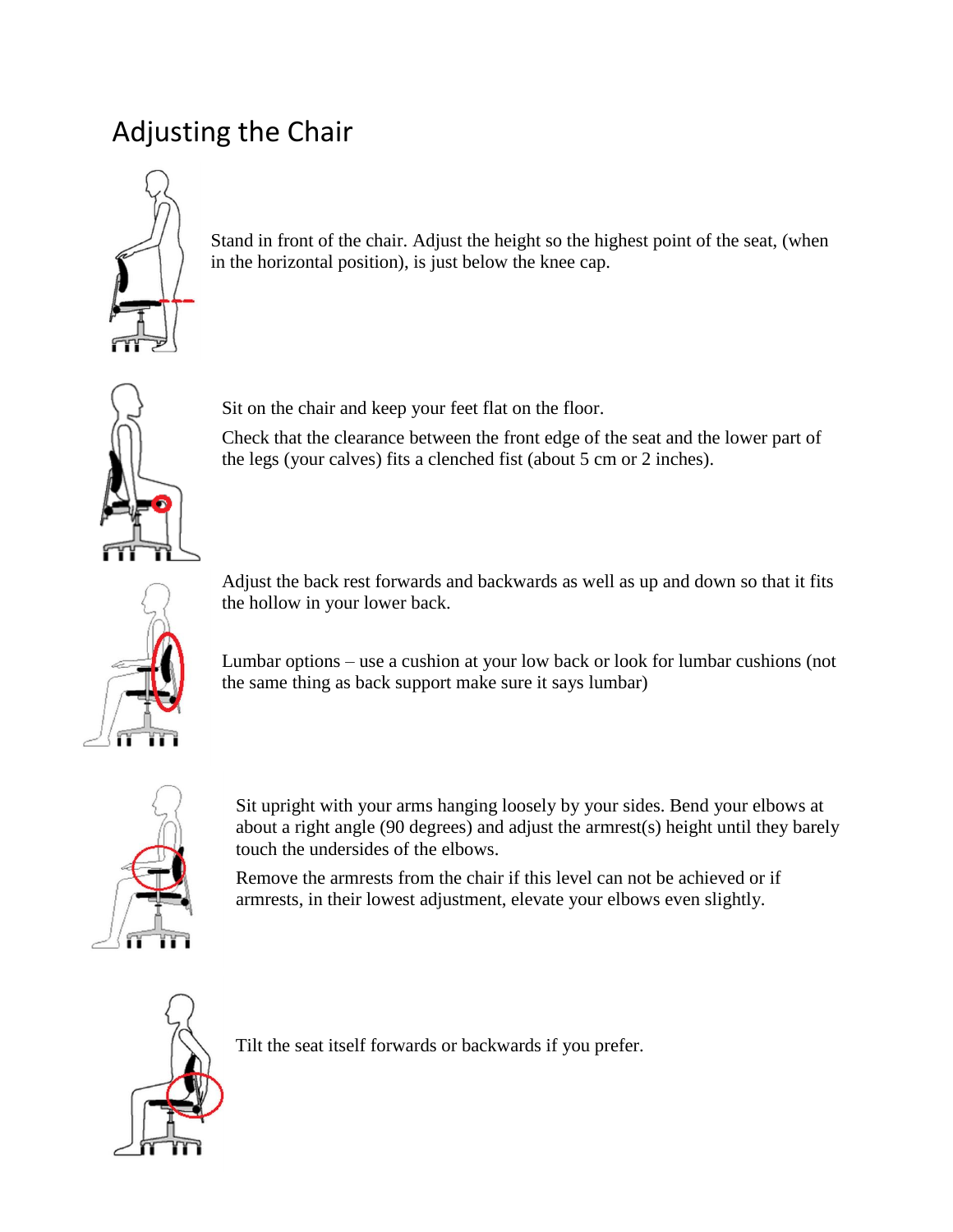#### **What adjustments should I make if the workstation (desk) is at a fixed height?**

Once your chair is properly adjusted for your height, check if you can sit at the workstation comfortably with your legs underneath.

- If you cannot fit your legs under the workstation or there is not enough space to move them freely, your workstation is too low for you and you should not use such a workstation on a regular basis!
- If you can sit comfortably but need to elevate your arms in order to place them over the work surface, your workstation is too high. Adjust the chair height so your elbows are about the same height as the work surface. Use a footrest if you cannot place your feet flat on the floor.
- The footrest should be adjustable and support both feet. Keep feet flat and firm on the footrest